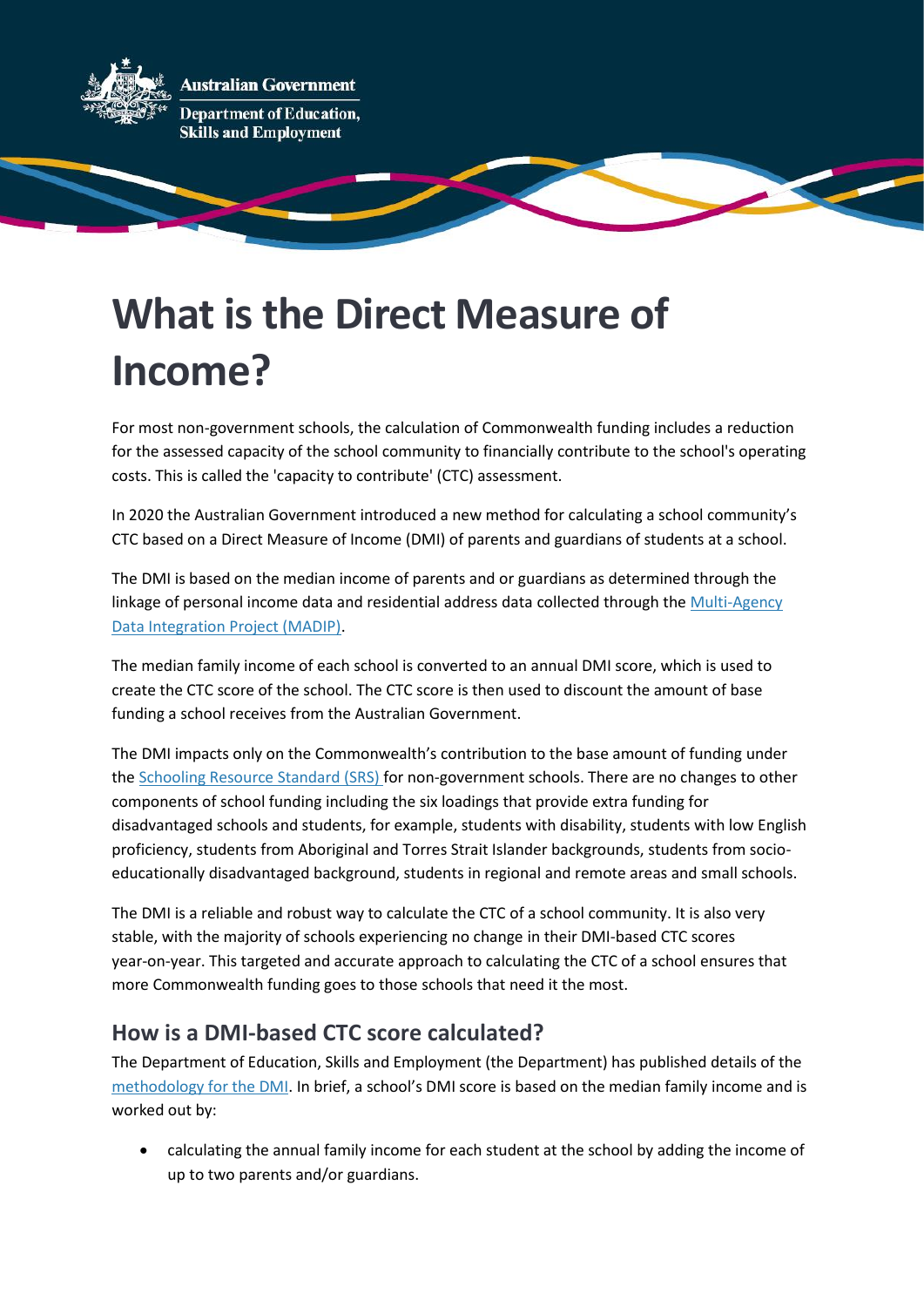- identifying the median (middle) income from each student's family income within the school community.
- calculating the annual DMI score for each school by converting the median income into a standardised score (with the mean of 103 and the standard deviation of 13) while comparing it against the median income of all non-government schools where DMI policy applies.
- rounding the average of the annual DMI scores for three years immediately preceding that year. For example, a school's DMI-based CTC score that applies to 2022 is the average of the annual DMI scores for the school worked out for 2019, 2020 and 2021.

## **How are DMI scores validated and quality assured?**

The Department, in partnership with the Australian Bureau of Statistics (ABS), has developed a [Data](https://www.dese.gov.au/uncategorised/resources/abs-capacity-contribute-data-quality-framework)  [Quality and Validation Framework](https://www.dese.gov.au/uncategorised/resources/abs-capacity-contribute-data-quality-framework) (the Framework) to quality assure and validate DMI scores. The Framework is used annually to assess whether data is fit for purpose, reliable and robust. This comprehensive quality assurance process was not used to calculate previous area-based scores prior to the introduction of the DMI.

Under the Framework, data, calculations and results undergo a rigorous assessment in line with the ABS's seven dimensions of quality – *institutional environment, relevance, timeliness, accuracy, coherence, interpretability and accessibility*. The Department uses this framework to better understand the quality of data to decide whether it is appropriate to use a DMI score to calculate funding for a school. The [Refined Area Based](https://www.dese.gov.au/quality-schools-package/fact-sheets/what-refined-area-based-score) (RAB) CTC methodology is used where it is not appropriate to use the DMI methodology.

### **What transition support is provided to schools?**

In 2022, as part of the Quality Schools reforms, all non-government schools completed the transition from the previous area-based socio-economic status (SES) methodology to the DMI. To support the change, the Australian Government put in place a package of support for schools, including:

- Gradual transition to the DMI commencing in 2020. Schools were funded according to the most financially beneficial score of their 2011 Census SES, 2016 Census SES or average DMI score in 2020 and 2021.
- Assisting schools to gradually transition to the nationally consistent share of the SRS by providing an additional two years to 2029, if they are transitioning downwards. Schools currently funded below their share will continue to transition upwards by 2023.
- Assisting schools to transition to the DMI and schools in regional and remote areas with an extra \$1.2 billion for non-government schools through the establishment of the [Choice and](https://www.dese.gov.au/quality-schools-package/fact-sheets/what-choice-and-affordability-fund)  [Affordability Fund.](https://www.dese.gov.au/quality-schools-package/fact-sheets/what-choice-and-affordability-fund) A minimum of nine per cent of this funding will be dedicated to assist regional schools as they transition to the DMI. This funding is administered through the state Non-Government Representative Body representing the school.

### **For more information**

- [What is the methodology for the Direct Measure of Income \(DMI\)?](https://www.dese.gov.au/quality-schools-package/fact-sheets/what-methodology-direct-measure-income-dmi)
- [Direct Measure of Income Methodology](https://www.dese.gov.au/quality-schools-package/resources/direct-measure-income-methodology-document)
- [The National School Resourcing Board Review of the SES score methodology: Australian](https://www.dese.gov.au/national-school-resourcing-board/resources/national-school-resourcing-board-review-ses-score-methodology-australian-government-response)  [Government Response](https://www.dese.gov.au/national-school-resourcing-board/resources/national-school-resourcing-board-review-ses-score-methodology-australian-government-response)